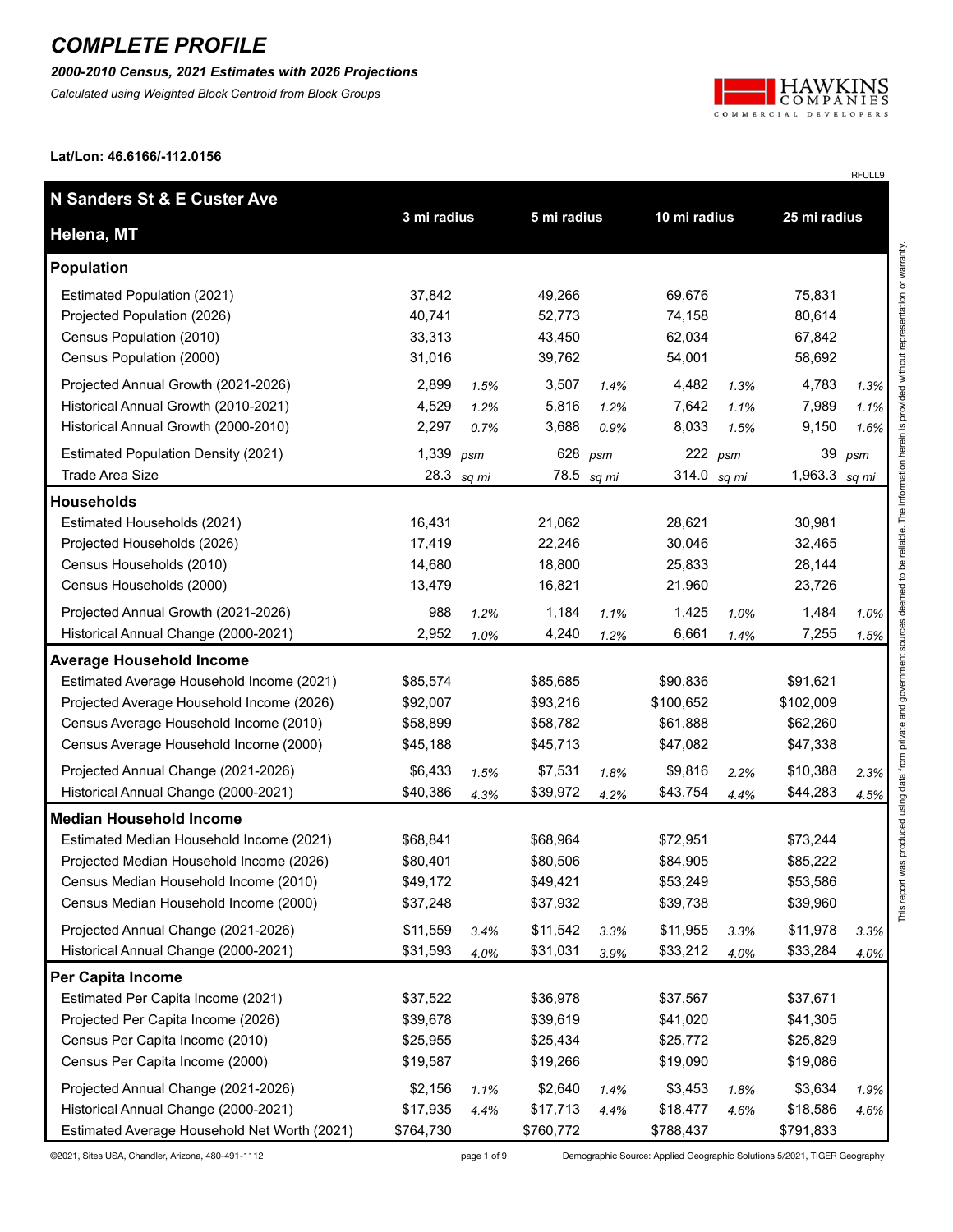#### *2000-2010 Census, 2021 Estimates with 2026 Projections*

*Calculated using Weighted Block Centroid from Block Groups*



RFULL9

**Lat/Lon: 46.6166/-112.0156**

| N Sanders St & E Custer Ave                   |             |       |             |                |              |       |              |       |
|-----------------------------------------------|-------------|-------|-------------|----------------|--------------|-------|--------------|-------|
| Helena, MT                                    | 3 mi radius |       | 5 mi radius |                | 10 mi radius |       | 25 mi radius |       |
| <b>Race and Ethnicity</b>                     |             |       |             |                |              |       |              |       |
| Total Population (2021)                       | 37,842      |       | 49,266      |                | 69,676       |       | 75,831       |       |
| White (2021)                                  | 34,926      | 92.3% | 45,526      | 92.4%          | 64,559       | 92.7% | 70,339       | 92.8% |
| Black or African American (2021)              | 292         | 0.8%  | 363         | 0.7%           | 508          | 0.7%  | 547          | 0.7%  |
| American Indian or Alaska Native (2021)       | 633         | 1.7%  | 829         | 1.7%           | 1,138        | 1.6%  | 1,224        | 1.6%  |
| Asian (2021)                                  | 372         | 1.0%  | 438         | 0.9%           | 581          | 0.8%  | 610          | 0.8%  |
| Hawaiian or Pacific Islander (2021)           | 22          |       | 30          | $\overline{a}$ | 36           |       | 42           |       |
| Other Race (2021)                             | 262         | 0.7%  | 356         | 0.7%           | 460          | 0.7%  | 484          | 0.6%  |
| Two or More Races (2021)                      | 1,335       | 3.5%  | 1,724       | 3.5%           | 2,394        | 3.4%  | 2,585        | 3.4%  |
| Population < $18(2021)$                       | 7,439       | 19.7% | 10,003      | 20.3%          | 14,849       | 21.3% | 16,122       | 21.3% |
| White Not Hispanic                            | 6,223       | 83.7% | 8,392       | 83.9%          | 12,581       | 84.7% | 13,683       | 84.9% |
| <b>Black or African American</b>              | 72          | 1.0%  | 91          | 0.9%           | 135          | 0.9%  | 146          | 0.9%  |
| Asian                                         | 69          | 0.9%  | 79          | 0.8%           | 109          | 0.7%  | 118          | 0.7%  |
| Other Race Not Hispanic                       | 582         | 7.8%  | 768         | 7.7%           | 1,093        | 7.4%  | 1,179        | 7.3%  |
| Hispanic                                      | 493         | 6.6%  | 672         | 6.7%           | 931          | 6.3%  | 996          | 6.2%  |
| Not Hispanic or Latino Population (2021)      | 36,340      | 96.0% | 47,305      | 96.0%          | 67,026       | 96.2% | 72,990       | 96.3% |
| Not Hispanic White                            | 33,989      | 93.5% | 44,320      | 93.7%          | 62,905       | 93.9% | 68,544       | 93.9% |
| Not Hispanic Black or African American        | 273         | 0.8%  | 333         | 0.7%           | 470          | 0.7%  | 506          | 0.7%  |
| Not Hispanic American Indian or Alaska Native | 582         | 1.6%  | 765         | 1.6%           | 1,057        | 1.6%  | 1,141        | 1.6%  |
| Not Hispanic Asian                            | 364         | 1.0%  | 430         | 0.9%           | 573          | 0.9%  | 601          | 0.8%  |
| Not Hispanic Hawaiian or Pacific Islander     | 21          |       | 29          |                | 35           |       | 41           |       |
| Not Hispanic Other Race                       | 13          |       | 15          | ÷,             | 21           |       | 23           |       |
| Not Hispanic Two or More Races                | 1,098       | 3.0%  | 1,411       | 3.0%           | 1,966        | 2.9%  | 2,134        | 2.9%  |
| Hispanic or Latino Population (2021)          | 1,503       | 4.0%  | 1,961       | 4.0%           | 2,650        | 3.8%  | 2,841        | 3.7%  |
| <b>Hispanic White</b>                         | 937         | 62.3% | 1,206       | 61.5%          | 1,654        | 62.4% | 1,795        | 63.2% |
| Hispanic Black or African American            | 19          | 1.3%  | 29          | 1.5%           | 38           | 1.4%  | 40           | 1.4%  |
| Hispanic American Indian or Alaska Native     | 51          | 3.4%  | 64          | 3.3%           | 81           | 3.1%  | 83           | 2.9%  |
| Hispanic Asian                                | 8           | 0.5%  | 8           | 0.4%           | 8            | 0.3%  | 9            | 0.3%  |
| Hispanic Hawaiian or Pacific Islander         | 1           |       | 1           |                | 1            |       | 1            |       |
| Hispanic Other Race                           | 249         | 16.6% | 340         | 17.3%          | 439          | 16.6% | 460          | 16.2% |
| Hispanic Two or More Races                    | 237         | 15.8% | 313         | 16.0%          | 428          | 16.2% | 451          | 15.9% |
| Not Hispanic or Latino Population (2010)      | 32,452      | 97.4% | 42,322      | 97.4%          | 60,497       | 97.5% | 66,198       | 97.6% |
| Hispanic or Latino Population (2010)          | 861         | 2.6%  | 1,128       | 2.6%           | 1,537        | 2.5%  | 1,644        | 2.4%  |
| Not Hispanic or Latino Population (2000)      | 30,530      | 98.4% | 39,139      | 98.4%          | 53,176       | 98.5% | 57,803       | 98.5% |
| Hispanic or Latino Population (2000)          | 486         | 1.6%  | 623         | 1.6%           | 825          | 1.5%  | 889          | 1.5%  |
| Not Hispanic or Latino Population (2026)      | 39,028      | 95.8% | 50,551      | 95.8%          | 71,178       | 96.0% | 77,431       | 96.1% |
| Hispanic or Latino Population (2026)          | 1,713       | 4.2%  | 2,222       | 4.2%           | 2,980        | 4.0%  | 3,184        | 3.9%  |
| Projected Annual Growth (2021-2026)           | 211         | 2.8%  | 261         | 2.7%           | 330          | 2.5%  | 343          | 2.4%  |
| Historical Annual Growth (2000-2010)          | 375         | 7.7%  | 505         | 8.1%           | 712          | 8.6%  | 756          | 8.5%  |

©2021, Sites USA, Chandler, Arizona, 480-491-1112 page 2 of 9 Demographic Source: Applied Geographic Solutions 5/2021, TIGER Geography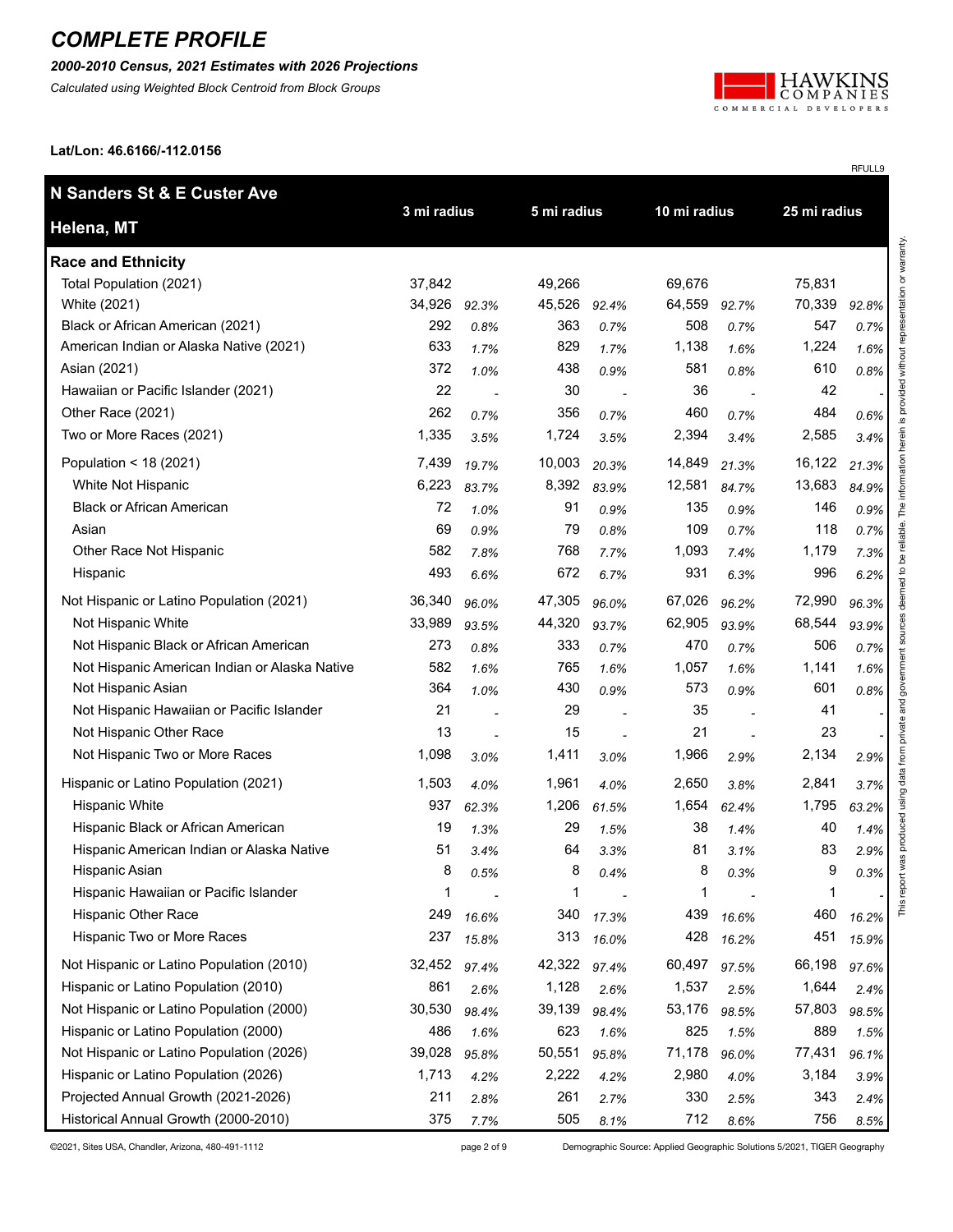#### *2000-2010 Census, 2021 Estimates with 2026 Projections*

*Calculated using Weighted Block Centroid from Block Groups*



RFULL9

**Lat/Lon: 46.6166/-112.0156**

| N Sanders St & E Custer Ave           |             |             |             |             |              |             |              |             |
|---------------------------------------|-------------|-------------|-------------|-------------|--------------|-------------|--------------|-------------|
| Helena, MT                            | 3 mi radius |             | 5 mi radius |             | 10 mi radius |             | 25 mi radius |             |
| <b>Total Age Distribution (2021)</b>  |             |             |             |             |              |             |              |             |
| <b>Total Population</b>               | 37,842      |             | 49,266      |             | 69,676       |             | 75,831       |             |
| Age Under 5 Years                     | 2,156       | 5.7%        | 2,816       | 5.7%        | 4,045        | 5.8%        | 4,353        | 5.7%        |
| Age 5 to 9 Years                      | 2,105       | 5.6%        | 2,838       | 5.8%        | 4,248        | 6.1%        | 4,603        | 6.1%        |
| Age 10 to 14 Years                    | 2,098       | 5.5%        | 2,849       | 5.8%        | 4,290        | 6.2%        | 4,674        | 6.2%        |
| Age 15 to 19 Years                    | 2,261       | 6.0%        | 2,919       | 5.9%        | 4,131        | 5.9%        | 4,472        | 5.9%        |
| Age 20 to 24 Years                    | 2,649       | 7.0%        | 3,192       | 6.5%        | 4,003        | 5.7%        | 4,231        | 5.6%        |
| Age 25 to 29 Years                    | 2,347       | 6.2%        | 2,943       | 6.0%        | 3,978        | 5.7%        | 4,245        | 5.6%        |
| Age 30 to 34 Years                    | 2,417       | 6.4%        | 3,105       | 6.3%        | 4,388        | 6.3%        | 4,702        | 6.2%        |
| Age 35 to 39 Years                    | 2,452       | 6.5%        | 3,224       | 6.5%        | 4,672        | 6.7%        | 5,048        | 6.7%        |
| Age 40 to 44 Years                    | 2,143       | 5.7%        | 2,860       | 5.8%        | 4,248        | 6.1%        | 4,637        | 6.1%        |
| Age 45 to 49 Years                    | 1,921       | 5.1%        | 2,562       | 5.2%        | 3,797        | 5.5%        | 4,185        | 5.5%        |
| Age 50 to 54 Years                    | 2,152       | 5.7%        | 2,842       | 5.8%        | 4,139        | 5.9%        | 4,558        | 6.0%        |
| Age 55 to 59 Years                    | 2,589       | 6.8%        | 3,342       | 6.8%        | 4,839        | 6.9%        | 5,340        | 7.0%        |
| Age 60 to 64 Years                    | 2,792       | 7.4%        | 3,595       | 7.3%        | 5,105        | 7.3%        | 5,677        | 7.5%        |
| Age 65 to 69 Years                    | 2,547       | 6.7%        | 3,333       | 6.8%        | 4,780        | 6.9%        | 5,296        | 7.0%        |
| Age 70 to 74 Years                    | 2,055       | 5.4%        | 2,708       | 5.5%        | 3,796        | 5.4%        | 4,182        | 5.5%        |
| Age 75 to 79 Years                    | 1,321       | 3.5%        | 1,722       | 3.5%        | 2,336        | 3.4%        | 2,554        | 3.4%        |
| Age 80 to 84 Years                    | 869         | 2.3%        | 1,139       | 2.3%        | 1,419        | 2.0%        | 1,533        | 2.0%        |
| Age 85 Years or Over                  | 965         | 2.5%        | 1,277       | 2.6%        | 1,461        | 2.1%        | 1,541        | 2.0%        |
| Median Age                            | 40.6        |             | 40.9        |             | 40.8         |             | 41.2         |             |
| Age 19 Years or Less                  | 8,621       | 22.8%       | 11,421      | 23.2%       | 16,715       | 24.0%       | 18,103       | 23.9%       |
| Age 20 to 64 Years                    | 21,464      | 56.7%       | 27,666      | 56.2%       | 39,169       | 56.2%       | 42,622       | 56.2%       |
| Age 65 Years or Over                  | 7,757       | 20.5%       | 10,179      | 20.7%       | 13,792       | 19.8%       | 15,106       | 19.9%       |
| <b>Female Age Distribution (2021)</b> |             |             |             |             |              |             |              |             |
| Female Population                     | 19,309      | 51.0%       | 25,099      | 50.9%       | 35,264       | 50.6%       | 38,301       | 50.5%       |
| Age Under 5 Years                     | 1,073       | 5.6%        | 1,401       | 5.6%        | 2,006        | 5.7%        | 2,159        | 5.6%        |
| Age 5 to 9 Years                      | 1,039       | 5.4%        | 1,390       | 5.5%        | 2,104        | 6.0%        | 2,292        | 6.0%        |
| Age 10 to 14 Years                    | 1,021       | 5.3%        | 1,379       | 5.5%        | 2,096        | 5.9%        | 2,286        | 6.0%        |
| Age 15 to 19 Years                    | 1,141       | 5.9%        | 1,466       | 5.8%        | 2,055        | 5.8%        | 2,215        | 5.8%        |
| Age 20 to 24 Years                    | 1,338       | 6.9%        | 1,595       | 6.4%        | 1,999        | 5.7%        | 2,113        | 5.5%        |
| Age 25 to 29 Years                    | 1,117       | 5.8%        | 1,413       | 5.6%        | 1,933        | 5.5%        | 2,060        | 5.4%        |
| Age 30 to 34 Years                    | 1,195       | 6.2%        | 1,541       | 6.1%        | 2,209        | 6.3%        | 2,360        | 6.2%        |
| Age 35 to 39 Years                    | 1,203       | 6.2%        | 1,608       | 6.4%        | 2,347        | 6.7%        | 2,535        | 6.6%        |
| Age 40 to 44 Years                    | 1,116       | 5.8%        | 1,499       | 6.0%        | 2,185        | 6.2%        | 2,375        | 6.2%        |
| Age 45 to 49 Years                    | 945         | 4.9%        | 1,269       | 5.1%        | 1,903        | 5.4%        | 2,105        | 5.5%        |
| Age 50 to 54 Years                    | 1,137       | 5.9%        | 1,497       | 6.0%        | 2,183        | 6.2%        | 2,397        | 6.3%        |
| Age 55 to 59 Years                    | 1,323       | 6.9%        | 1,698       | 6.8%        | 2,435        | 6.9%        | 2,678        | 7.0%        |
| Age 60 to 64 Years                    | 1,358       | 7.0%        | 1,749       | 7.0%        | 2,468        | 7.0%        | 2,746        | 7.2%        |
| Age 65 to 69 Years                    | 1,288       | 6.7%        | 1,676       | 6.7%        | 2,332        | 6.6%        | 2,576        | 6.7%        |
| Age 70 to 74 Years                    | 1,080       | 5.6%        | 1,411       | 5.6%        | 1,939        | 5.5%        | 2,125        | 5.5%        |
| Age 75 to 79 Years                    | 770         | 4.0%        | 979         | 3.9%        | 1,296        | 3.7%        | 1,402        | 3.7%        |
| Age 80 to 84 Years                    | 529         | 2.7%        | 686         | 2.7%        | 828          | 2.3%        | 886          | 2.3%        |
| Age 85 Years or Over                  | 636         | 3.3%        | 842         | 3.4%        | 945          | 2.7%        | 990          | 2.6%        |
| Female Median Age                     | 41.8        |             | 42.1        |             | 41.6         |             | 41.9         |             |
| Age 19 Years or Less                  | 4,273       | 22.1%       | 5,636       | 22.5%       | 8,262        | 23.4%       | 8,952        | 23.4%       |
| Age 20 to 64 Years                    | 10,732      | 55.6%       | 13,868      | 55.3%       | 19,663       | 55.8%       | 21,370       | 55.8%       |
| Age 65 Years or Over                  |             | 4,304 22.3% |             | 5,595 22.3% |              | 7,340 20.8% |              | 7,979 20.8% |

©2021, Sites USA, Chandler, Arizona, 480-491-1112 page 3 of 9 Demographic Source: Applied Geographic Solutions 5/2021, TIGER Geography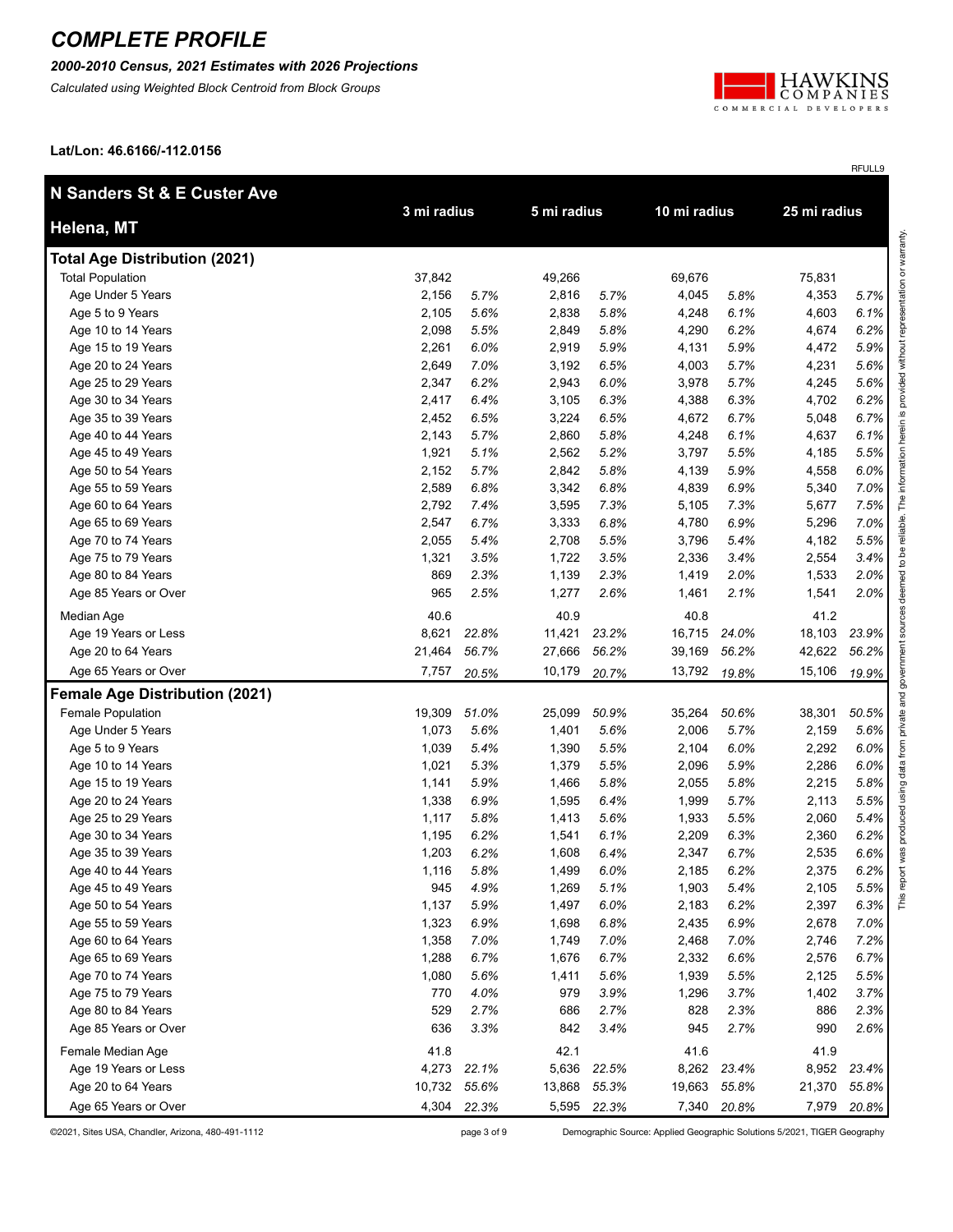*2000-2010 Census, 2021 Estimates with 2026 Projections*

*Calculated using Weighted Block Centroid from Block Groups*



RFULL9

**Lat/Lon: 46.6166/-112.0156**

| N Sanders St & E Custer Ave         | 3 mi radius |          | 5 mi radius |           | 10 mi radius |          | 25 mi radius |       |
|-------------------------------------|-------------|----------|-------------|-----------|--------------|----------|--------------|-------|
| Helena, MT                          |             |          |             |           |              |          |              |       |
| <b>Male Age Distribution (2021)</b> |             |          |             |           |              |          |              |       |
| Male Population                     | 18,534      | 49.0%    | 24,167      | 49.1%     | 34,412       | 49.4%    | 37,530       | 49.5% |
| Age Under 5 Years                   | 1,083       | 5.8%     | 1,415       | 5.9%      | 2,039        | 5.9%     | 2,194        | 5.8%  |
| Age 5 to 9 Years                    | 1,066       | 5.8%     | 1,448       | 6.0%      | 2,144        | 6.2%     | 2,311        | 6.2%  |
| Age 10 to 14 Years                  | 1,078       | 5.8%     | 1,470       | 6.1%      | 2,194        | 6.4%     | 2,388        | 6.4%  |
| Age 15 to 19 Years                  | 1,121       | 6.0%     | 1,452       | 6.0%      | 2,076        | 6.0%     | 2,257        | 6.0%  |
| Age 20 to 24 Years                  | 1,312       | 7.1%     | 1,598       | 6.6%      | 2,004        | 5.8%     | 2,118        | 5.6%  |
| Age 25 to 29 Years                  | 1,230       | 6.6%     | 1,530       | 6.3%      | 2,045        | 5.9%     | 2,186        | 5.8%  |
| Age 30 to 34 Years                  | 1,222       | 6.6%     | 1,564       | 6.5%      | 2,178        | 6.3%     | 2,342        | 6.2%  |
| Age 35 to 39 Years                  | 1,249       | 6.7%     | 1,616       | 6.7%      | 2,325        | 6.8%     | 2,513        | 6.7%  |
| Age 40 to 44 Years                  | 1,027       | 5.5%     | 1,361       | 5.6%      | 2,063        | 6.0%     | 2,261        | 6.0%  |
| Age 45 to 49 Years                  | 976         | 5.3%     | 1,294       | 5.4%      | 1,894        | 5.5%     | 2,080        | 5.5%  |
| Age 50 to 54 Years                  | 1,015       | 5.5%     | 1,345       | 5.6%      | 1,956        | 5.7%     | 2,161        | 5.8%  |
| Age 55 to 59 Years                  | 1,266       | 6.8%     | 1,645       | 6.8%      | 2,404        | 7.0%     | 2,662        | 7.1%  |
| Age 60 to 64 Years                  | 1,434       | 7.7%     | 1,846       | 7.6%      | 2,637        | 7.7%     | 2,930        | 7.8%  |
| Age 65 to 69 Years                  | 1,259       | 6.8%     | 1,657       | 6.9%      | 2,448        | 7.1%     | 2,720        | 7.2%  |
| Age 70 to 74 Years                  | 975         | 5.3%     | 1,297       | 5.4%      | 1,857        | 5.4%     | 2,057        | 5.5%  |
| Age 75 to 79 Years                  | 550         | 3.0%     | 742         | 3.1%      | 1,041        | 3.0%     | 1,152        | 3.1%  |
| Age 80 to 84 Years                  | 340         | 1.8%     | 452         | 1.9%      | 591          | 1.7%     | 647          | 1.7%  |
| Age 85 Years or Over                | 329         | 1.8%     | 435         | 1.8%      | 516          | 1.5%     | 551          | 1.5%  |
| Male Median Age                     | 39.3        |          | 39.6        |           | 40.0         |          | 40.5         |       |
| Age 19 Years or Less                | 4,348       | 23.5%    | 5,785       | 23.9%     | 8,453        | 24.6%    | 9,150        | 24.4% |
| Age 20 to 64 Years                  | 10,732      | 57.9%    | 13,798      | 57.1%     | 19,507       | 56.7%    | 21,253       | 56.6% |
| Age 65 Years or Over                | 3,453       | 18.6%    | 4,584       | 19.0%     | 6,453        | 18.8%    | 7,127        | 19.0% |
| Males per 100 Females (2021)        |             |          |             |           |              |          |              |       |
| Overall Comparison                  | 96          |          | 96          |           | 98           |          | 98           |       |
| Age Under 5 Years                   | 101         | 50.2%    | 101         | 50.3%     | 102          | 50.4%    | 102          | 50.4% |
| Age 5 to 9 Years                    | 103         | 50.6%    | 104         | 51.0%     | 102          | 50.5%    | 101          | 50.2% |
| Age 10 to 14 Years                  | 106         | 51.4%    | 107         | 51.6%     | 105          | 51.1%    | 104          | 51.1% |
| Age 15 to 19 Years                  | 98          | 49.6%    | 99          | 49.8%     | 101          | 50.2%    | 102          | 50.5% |
| Age 20 to 24 Years                  | 98          | 49.5%    | 100         | 50.0%     | 100          | 50.1%    | 100          | 50.1% |
| Age 25 to 29 Years                  | 110         | 52.4%    | 108         | 52.0%     | 106          | 51.4%    | 106          | 51.5% |
| Age 30 to 34 Years                  | 102         | 50.6%    | 102         | 50.4%     | 99           | 49.6%    | 99           | 49.8% |
| Age 35 to 39 Years                  | 104         | 50.9%    | 101         | 50.1%     | 99           | 49.8%    | 99           | 49.8% |
| Age 40 to 44 Years                  |             | 92 47.9% |             | 91 47.6%  | 94           | 48.6%    | 95           | 48.8% |
| Age 45 to 49 Years                  | 103         | 50.8%    |             | 102 50.5% | 100          | 49.9%    | 99           | 49.7% |
| Age 50 to 54 Years                  | 89          | 47.2%    | 90          | 47.3%     | 90           | 47.3%    | 90           | 47.4% |
| Age 55 to 59 Years                  | 96          | 48.9%    | 97          | 49.2%     | 99           | 49.7%    | 99           | 49.8% |
| Age 60 to 64 Years                  | 106         | 51.4%    | 106         | 51.3%     | 107          | 51.7%    | 107          | 51.6% |
| Age 65 to 69 Years                  | 98          | 49.4%    | 99          | 49.7%     | 105          | 51.2%    | 106          | 51.4% |
| Age 70 to 74 Years                  | 90          | 47.4%    | 92          | 47.9%     | 96           | 48.9%    | 97           | 49.2% |
| Age 75 to 79 Years                  | 71          | 41.7%    | 76          | 43.1%     | 80           | 44.5%    | 82           | 45.1% |
| Age 80 to 84 Years                  | 64          | 39.1%    | 66          | 39.7%     | 71           | 41.6%    | 73           | 42.2% |
| Age 85 Years or Over                | 52          | 34.1%    | 52          | 34.1%     | 55           | 35.3%    | 56           | 35.8% |
| Age 19 Years or Less                | 102         | 50.4%    | 103         | 50.7%     | 102          | 50.6%    | 102          | 50.5% |
| Age 20 to 39 Years                  | 103         | 50.8%    |             | 102 50.6% | 101          | 50.2%    | 101          | 50.2% |
| Age 40 to 64 Years                  | 97          | 49.3%    | 97          | 49.3%     | 98           | 49.5%    | 98           | 49.6% |
| Age 65 Years or Over                | 80          | 44.5%    |             | 82 45.0%  |              | 88 46.8% | 89           | 47.2% |

©2021, Sites USA, Chandler, Arizona, 480-491-1112 page 4 of 9 Demographic Source: Applied Geographic Solutions 5/2021, TIGER Geography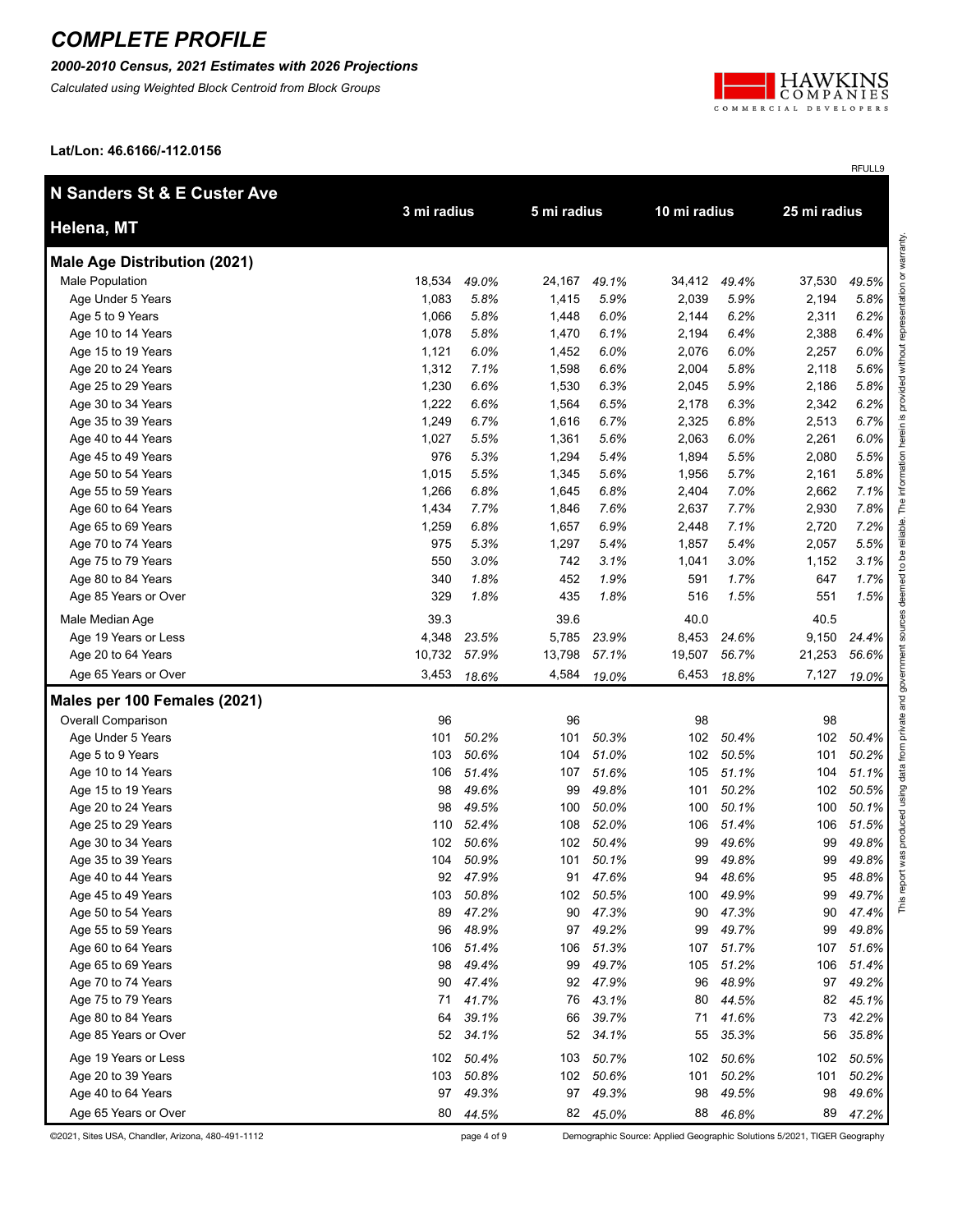#### *2000-2010 Census, 2021 Estimates with 2026 Projections*

*Calculated using Weighted Block Centroid from Block Groups*



RFULL9

**Lat/Lon: 46.6166/-112.0156**

| N Sanders St & E Custer Ave                                                   |                       |             |                       |             |                       |             | 25 mi radius          |         |
|-------------------------------------------------------------------------------|-----------------------|-------------|-----------------------|-------------|-----------------------|-------------|-----------------------|---------|
| Helena, MT                                                                    | 3 mi radius           |             | 5 mi radius           |             | 10 mi radius          |             |                       |         |
| Household Type (2021)                                                         |                       |             |                       |             |                       |             |                       |         |
| <b>Total Households</b>                                                       | 16,431                |             | 21,062                |             | 28,621                |             | 30,981                |         |
| Households with Children                                                      | 4,092 24.9%           |             | 5,427                 | 25.8%       | 7,903                 | 27.6%       | 8,539                 | 27.6%   |
| Average Household Size                                                        | 2.2                   |             | 2.3                   |             | 2.4                   |             | 2.4                   |         |
| Household Density per Square Mile                                             | 581                   |             | 268                   |             | 91                    |             | 16                    |         |
| <b>Population Family</b>                                                      | 27,604                | 72.9%       | 36,871                | 74.8%       | 55,017 79.0%          |             | 60,394                | 79.6%   |
| <b>Population Non-Family</b>                                                  | 8,707                 | 23.0%       | 10,634                | 21.6%       | 12,838                | 18.4%       | 13,578                | 17.9%   |
| <b>Population Group Quarters</b>                                              | 1,531                 | 4.0%        | 1,761                 | 3.6%        | 1,822                 | 2.6%        | 1,860                 | 2.5%    |
| Family Households                                                             | 9,341                 | 56.9%       | 12,366                | 58.7%       | 18,198                | 63.6%       | 19,979                | 64.5%   |
| Married Couple Households                                                     | 6,932                 | 74.2%       | 9,291                 | 75.1%       | 14,234 78.2%          |             | 15,804                | 79.1%   |
| Other Family Households with Children                                         | 2,409                 | 25.8%       | 3,075                 | 24.9%       | 3,964                 | 21.8%       | 4,175                 | 20.9%   |
| Family Households with Children                                               | 4,032                 | 43.2%       | 5,354                 | 43.3%       | 7,803                 | 42.9%       | 8,432                 | 42.2%   |
| Married Couple with Children                                                  | 2,417                 | 60.0%       |                       | 3,292 61.5% | 5,134                 | 65.8%       | 5,638                 | 66.9%   |
| Other Family Households with Children                                         | 1,614                 | 40.0%       | 2,061                 | 38.5%       | 2,669                 | 34.2%       | 2,795                 | 33.1%   |
| Family Households No Children                                                 | 5,310                 | 56.8%       | 7,012                 | 56.7%       | 10,395 57.1%          |             | 11,547                | 57.8%   |
| Married Couple No Children                                                    | 4,515                 | 85.0%       | 5,999                 | 85.5%       | 9,100                 | 87.5%       | 10,166                | 88.0%   |
| Other Family Households No Children                                           | 795                   | 15.0%       | 1,014                 | 14.5%       | 1,295                 | 12.5%       | 1,380                 | 12.0%   |
| Non-Family Households                                                         | 7,089                 | 43.1%       |                       | 8,696 41.3% | 10,423                | 36.4%       | 11,002                | 35.5%   |
| Non-Family Households with Children                                           | 60                    | 0.9%        | 73                    | 0.8%        | 100                   | 1.0%        | 107                   | 1.0%    |
| Non-Family Households No Children                                             | 7,029                 | 99.1%       | 8,623                 | 99.2%       | 10,323                | 99.0%       | 10,896                | 99.0%   |
| Average Family Household Size                                                 | 3.0                   |             | 3.0                   |             | 3.0                   |             | 3.0                   |         |
| Average Family Income<br>Median Family Income                                 | \$109,920<br>\$94,981 |             | \$107,567<br>\$92,727 |             | \$110,178<br>\$93,861 |             | \$110,268<br>\$93,525 |         |
| Average Non-Family Household Size                                             | 1.2                   |             | 1.2                   |             | 1.2                   |             | 1.2                   |         |
| <b>Marital Status (2021)</b>                                                  |                       |             |                       |             |                       |             |                       |         |
| Population Age 15 Years or Over                                               | 31,482                |             | 40,764                |             | 57,093                |             | 62,201                |         |
| Never Married                                                                 | 11,158                | 35.4%       | 13,918                | 34.1%       | 18,136                | 31.8%       | 19,263                | 31.0%   |
| <b>Currently Married</b>                                                      | 13,448                | 42.7%       | 17,811                | 43.7%       | 27,289                | 47.8%       | 30,294                | 48.7%   |
| <b>Previously Married</b>                                                     | 6,877                 | 21.8%       | 9,034                 | 22.2%       | 11,667                | 20.4%       | 12,644                | 20.3%   |
| Separated                                                                     | 1,230                 | 17.9%       | 1,721                 | 19.0%       | 2,128                 | 18.2%       | 2,277                 | 18.0%   |
| Widowed                                                                       |                       | 1,903 27.7% |                       | 2,587 28.6% |                       | 3,401 29.2% | 3,688                 | 29.2%   |
| Divorced                                                                      | 3,744                 |             | 4,727                 |             | 6,138                 |             | 6,679                 |         |
|                                                                               |                       | 54.4%       |                       | 52.3%       |                       | 52.6%       |                       | 52.8%   |
| <b>Educational Attainment (2021)</b><br>Adult Population Age 25 Years or Over |                       |             |                       |             |                       |             |                       |         |
|                                                                               | 26,572                |             | 34,653                |             | 48,958                |             | 53,498                |         |
| Elementary (Grade Level 0 to 8)                                               | 310                   | 1.2%        | 427                   | 1.2%        | 505                   | 1.0%        | 580                   | $1.1\%$ |
| Some High School (Grade Level 9 to 11)                                        | 621                   | 2.3%        | 931                   | 2.7%        | 1,367                 | 2.8%        | 1,524                 | 2.8%    |
| <b>High School Graduate</b>                                                   | 5,357                 | 20.2%       | 7,452                 | 21.5%       | 10,929                | 22.3%       | 12,098                | 22.6%   |
| Some College                                                                  | 5,125                 | 19.3%       | 7,129                 | 20.6%       | 10,603                | 21.7%       | 11,707                | 21.9%   |
| Associate Degree Only                                                         | 2,655                 | 10.0%       | 3,353                 | 9.7%        | 4,739                 | 9.7%        | 5,136                 | 9.6%    |
| <b>Bachelor Degree Only</b>                                                   | 7,403                 | 27.9%       | 9,211                 | 26.6%       | 12,958                | 26.5%       | 14,094                | 26.3%   |
| Graduate Degree                                                               | 5,099                 | 19.2%       | 6,150                 | 17.7%       | 7,858                 | 16.1%       | 8,359                 | 15.6%   |
| Any College (Some College or Higher)                                          | 20,283                | 76.3%       | 25,843                | 74.6%       | 36,158                | 73.9%       | 39,295                | 73.5%   |
| College Degree + (Bachelor Degree or Higher)                                  | 12,503 47.1%          |             | 15,360 44.3%          |             | 20,816 42.5%          |             | 22,452                | 42.0%   |

©2021, Sites USA, Chandler, Arizona, 480-491-1112 page 5 of 9 Demographic Source: Applied Geographic Solutions 5/2021, TIGER Geography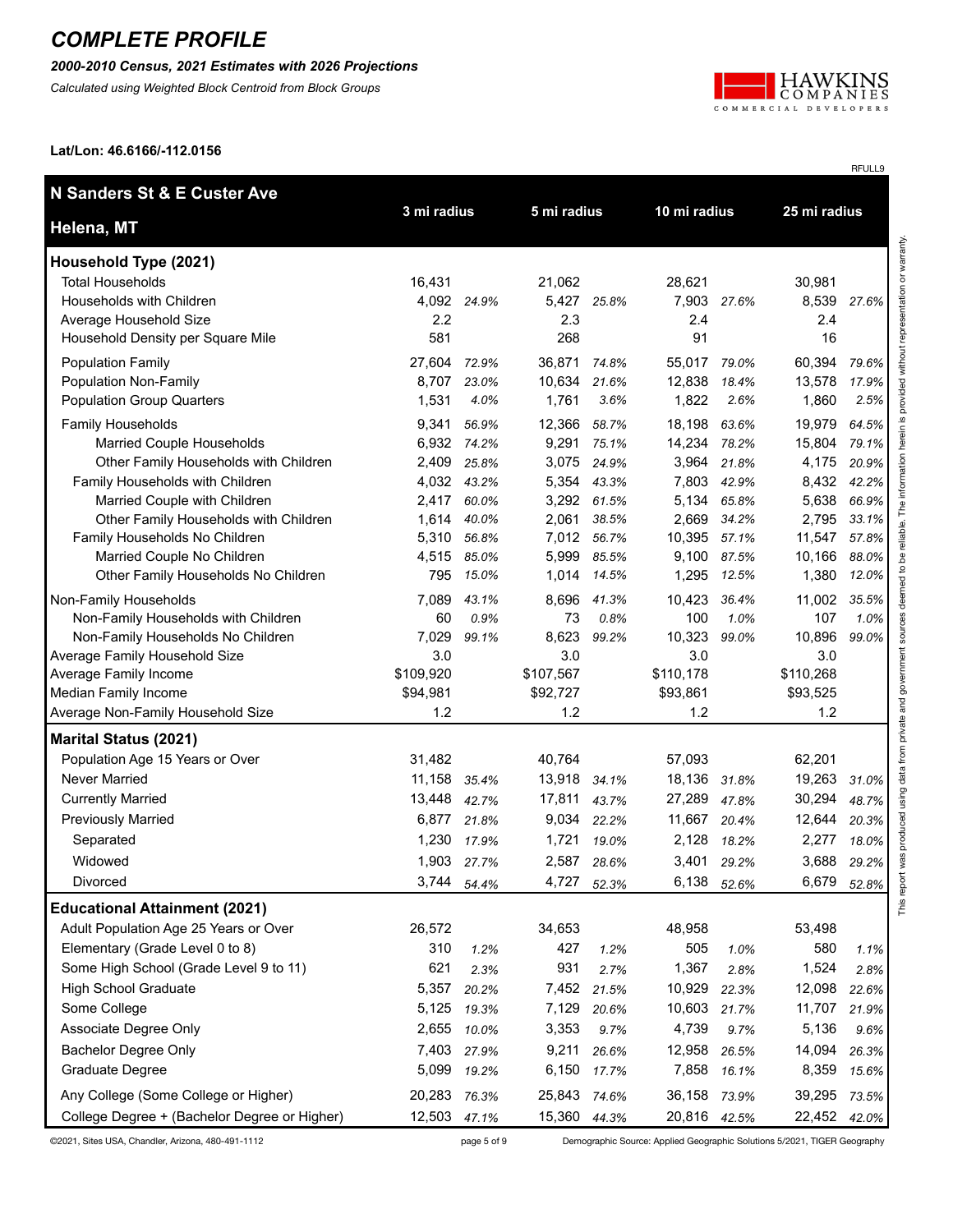#### *2000-2010 Census, 2021 Estimates with 2026 Projections*

*Calculated using Weighted Block Centroid from Block Groups*



RFULL9

**Lat/Lon: 46.6166/-112.0156**

| N Sanders St & E Custer Ave                    |             |       |             |             | 10 mi radius |       | 25 mi radius |       |
|------------------------------------------------|-------------|-------|-------------|-------------|--------------|-------|--------------|-------|
| Helena, MT                                     | 3 mi radius |       | 5 mi radius |             |              |       |              |       |
| <b>Housing</b>                                 |             |       |             |             |              |       |              |       |
| Total Housing Units (2021)                     | 17,090      |       | 21,921      |             | 30,209       |       | 33,158       |       |
| Total Housing Units (2010)                     | 15,280      |       | 19,765      |             | 27,607       |       | 30,586       |       |
| Historical Annual Growth (2010-2021)           | 1,810       | 1.1%  | 2,156       | 1.0%        | 2,601        | 0.9%  | 2,572        | 0.8%  |
| Housing Units Occupied (2021)                  | 16,431      | 96.1% | 21,062      | 96.1%       | 28,621       | 94.7% | 30,981       | 93.4% |
| Housing Units Owner-Occupied                   | 9,762       | 59.4% | 13,201      | 62.7%       | 19,655       | 68.7% | 21,698       | 70.0% |
| Housing Units Renter-Occupied                  | 6,669       | 40.6% | 7,861       | 37.3%       | 8,965        | 31.3% | 9,283        | 30.0% |
| Housing Units Vacant (2021)                    | 659         | 3.9%  | 859         | 3.9%        | 1,588        | 5.3%  | 2,177        | 6.6%  |
| Household Size (2021)                          |             |       |             |             |              |       |              |       |
| <b>Total Households</b>                        | 16,431      |       | 21,062      |             | 28,621       |       | 30,981       |       |
| 1 Person Households                            | 5,815       | 35.4% | 7,156       | 34.0%       | 8,489        | 29.7% | 8,934        | 28.8% |
| 2 Person Households                            | 5,755       | 35.0% | 7,415       | 35.2%       | 10,407       | 36.4% | 11,440       | 36.9% |
| 3 Person Households                            | 2,221       | 13.5% | 2,878       | 13.7%       | 4,114        | 14.4% | 4,461        | 14.4% |
| 4 Person Households                            | 1,663       | 10.1% | 2,247       | 10.7%       | 3,461        | 12.1% | 3,784        | 12.2% |
| 5 Person Households                            | 642         | 3.9%  | 884         | 4.2%        | 1,406        | 4.9%  | 1,529        | 4.9%  |
| 6 Person Households                            | 241         | 1.5%  | 341         | 1.6%        | 511          | 1.8%  | 569          | 1.8%  |
| 7 or More Person Households                    | 95          | 0.6%  | 140         | 0.7%        | 233          | 0.8%  | 264          | 0.9%  |
| <b>Household Income Distribution (2021)</b>    |             |       |             |             |              |       |              |       |
| HH Income \$200,000 or More                    | 904         | 5.5%  | 1,137       | 5.4%        | 1,565        | 5.5%  | 1,689        | 5.5%  |
| HH Income \$150,000 to \$199,999               | 1,148       | 7.0%  | 1,478       | 7.0%        | 2,214        | 7.7%  | 2,452        | 7.9%  |
| HH Income \$125,000 to \$149,999               | 1,340       | 8.2%  | 1,703       | 8.1%        | 2,277        | 8.0%  | 2,439        | 7.9%  |
| HH Income \$100,000 to \$124,999               | 1,555       | 9.5%  | 2,089       | 9.9%        | 3,118        | 10.9% | 3,365        | 10.9% |
| HH Income \$75,000 to \$99,999                 | 2,529       | 15.4% | 3,209       | 15.2%       | 4,715        | 16.5% | 5,159        | 16.7% |
| HH Income \$50,000 to \$74,999                 | 3,280       | 20.0% | 4,204       | 20.0%       | 5,583        | 19.5% | 5,987        | 19.3% |
| HH Income \$35,000 to \$49,999                 | 1,699       | 10.3% | 2,287       | 10.9%       | 3,151        | 11.0% | 3,399        | 11.0% |
| HH Income \$25,000 to \$34,999                 | 1,355       | 8.2%  | 1,752       | 8.3%        | 2,211        | 7.7%  | 2,391        | 7.7%  |
| HH Income \$15,000 to \$24,999                 | 1,161       | 7.1%  | 1,442       | 6.8%        | 1,795        | 6.3%  | 1,976        | 6.4%  |
| HH Income \$10,000 to \$14,999                 | 811         | 4.9%  | 921         | 4.4%        | 1,021        | 3.6%  | 1,112        | 3.6%  |
| HH Income Under \$10,000                       | 647         | 3.9%  | 839         | 4.0%        | 970          | 3.4%  | 1,012        | 3.3%  |
| <b>Household Vehicles (2021)</b>               |             |       |             |             |              |       |              |       |
| Households 0 Vehicles Available                | 1,028       | 6.3%  | 1,202       | 5.7%        | 1,366        | 4.8%  | 1,404        | 4.5%  |
| Households 1 Vehicle Available                 | 5,041       | 30.7% | 6,235       | 29.6%       | 7,344        | 25.7% | 7,725        | 24.9% |
| Households 2 Vehicles Available                | 6,415       | 39.0% | 8,111       | 38.5%       | 11,018       | 38.5% | 11,830       | 38.2% |
| Households 3 or More Vehicles Available        | 3,947       | 24.0% |             | 5,515 26.2% | 8,893        | 31.1% | 10,022       | 32.3% |
| <b>Total Vehicles Available</b>                | 31.289      |       | 41.396      |             | 60,345       |       | 66,404       |       |
| Average Vehicles per Household                 | 1.9         |       | 2.0         |             | 2.1          |       | 2.1          |       |
| <b>Owner-Occupied Household Vehicles</b>       | 21,981      | 70.3% | 30,286      | 73.2%       | 47,247 78.3% |       | 52,647       | 79.3% |
| Average Vehicles per Owner-Occupied Household  | 2.3         |       | 2.3         |             | 2.4          |       | 2.4          |       |
| Renter-Occupied Household Vehicles             | 9,308       | 29.7% | 11,110      | 26.8%       | 13,099       | 21.7% | 13,757       | 20.7% |
| Average Vehicles per Renter-Occupied Household | 1.4         |       | 1.4         |             | 1.5          |       | 1.5          |       |
| Travel Time (2021)                             |             |       |             |             |              |       |              |       |
| Worker Base Age 16 years or Over               | 19,357      |       | 25,029      |             | 35,011       |       | 37,887       |       |
| Travel to Work in 14 Minutes or Less           | 12,080      | 62.4% | 14,358      | 57.4%       | 16,949       | 48.4% | 17,537       | 46.3% |
| Travel to Work in 15 to 29 Minutes             | 4,743       | 24.5% | 7,166       | 28.6%       | 12,312 35.2% |       | 13,519       | 35.7% |
| Travel to Work in 30 to 59 Minutes             | 1,074       | 5.5%  | 1,692       | 6.8%        | 3,332        | 9.5%  | 4,164        | 11.0% |
| Travel to Work in 60 Minutes or More           | 444         | 2.3%  | 680         | 2.7%        | 1,114        | 3.2%  | 1,228        | 3.2%  |
| Work at Home                                   | 968         | 5.0%  | 1,230       | 4.9%        | 1,719        | 4.9%  | 1,885        | 5.0%  |
| Average Minutes Travel to Work                 | 11.4        |       | 12.3        |             | 14.4         |       | 15.1         |       |

©2021, Sites USA, Chandler, Arizona, 480-491-1112 page 6 of 9 Demographic Source: Applied Geographic Solutions 5/2021, TIGER Geography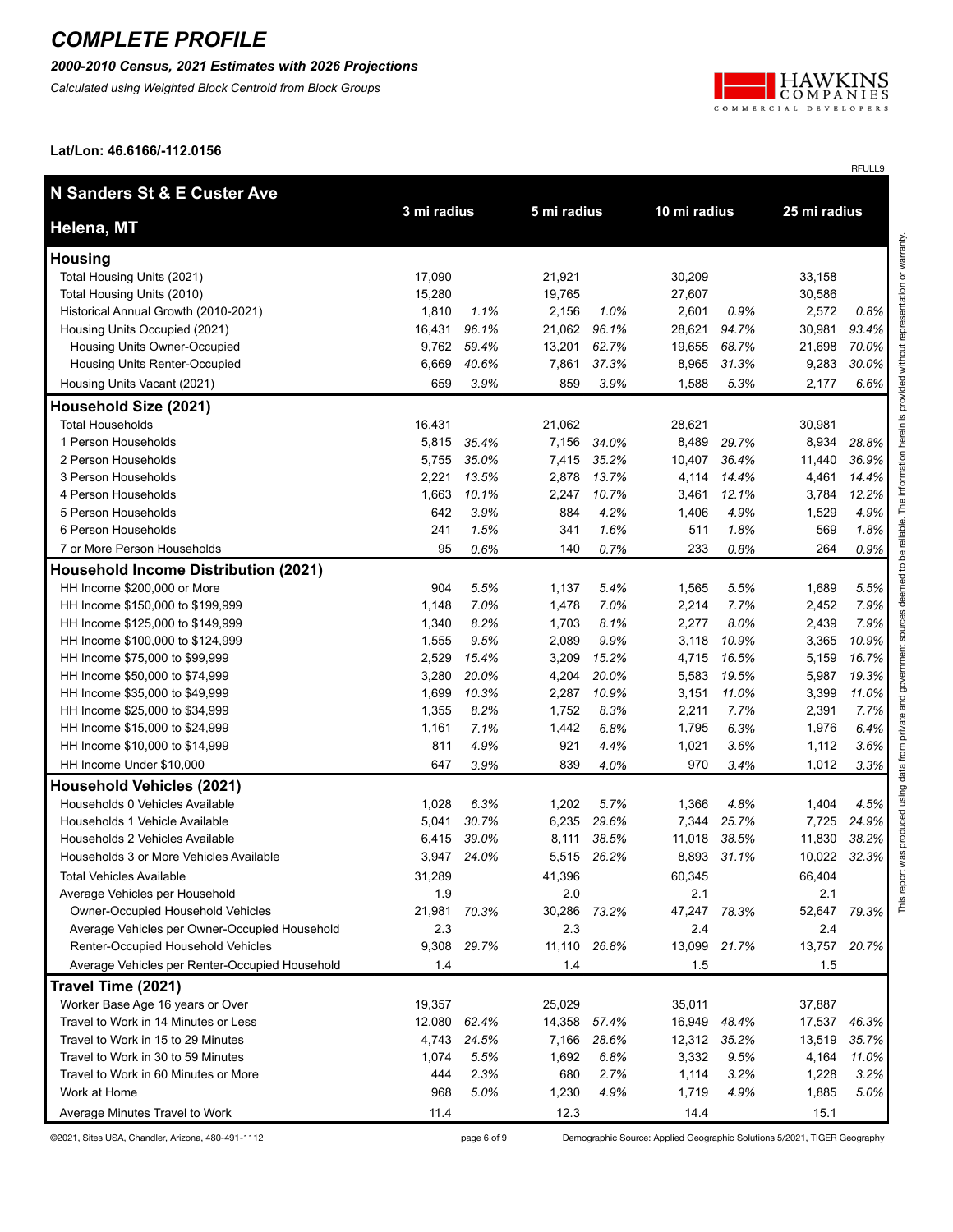#### *2000-2010 Census, 2021 Estimates with 2026 Projections*

*Calculated using Weighted Block Centroid from Block Groups*



RFULL9

**Lat/Lon: 46.6166/-112.0156**

| <b>N Sanders St &amp; E Custer Ave</b>         | 3 mi radius |             | 5 mi radius  |             | 10 mi radius |       | 25 mi radius |       |
|------------------------------------------------|-------------|-------------|--------------|-------------|--------------|-------|--------------|-------|
| Helena, MT                                     |             |             |              |             |              |       |              |       |
| <b>Transportation To Work (2021)</b>           |             |             |              |             |              |       |              |       |
| Worker Base Age 16 years or Over               | 19,357      |             | 25,029       |             | 35,011       |       | 37,887       |       |
| Drive to Work Alone                            | 14.857      | 76.8%       | 19,421       | 77.6%       | 27,469       | 78.5% | 29,803       | 78.7% |
| Drive to Work in Carpool                       | 1,863       | 9.6%        | 2,541        | 10.2%       | 3,753        | 10.7% | 4,052        | 10.7% |
| Travel to Work by Public Transportation        | 107         | 0.6%        | 116          | 0.5%        | 159          | 0.5%  | 175          | 0.5%  |
| Drive to Work on Motorcycle                    | 15          |             | 43           | 0.2%        | 74           | 0.2%  | 77           | 0.2%  |
| <b>Bicycle to Work</b>                         | 325         | 1.7%        | 335          | 1.3%        | 353          | 1.0%  | 353          | 0.9%  |
| Walk to Work                                   | 990         | 5.1%        | 1,057        | 4.2%        | 1,163        | 3.3%  | 1,211        | 3.2%  |
| <b>Other Means</b>                             | 232         | 1.2%        | 287          | 1.1%        | 320          | 0.9%  | 331          | 0.9%  |
| Work at Home                                   | 968         | 5.0%        | 1,230        | 4.9%        | 1,719        | 4.9%  | 1,885        | 5.0%  |
| Daytime Demographics (2021)                    |             |             |              |             |              |       |              |       |
| <b>Total Businesses</b>                        | 2,625       |             | 2,828        |             | 3,202        |       | 3,321        |       |
| <b>Total Employees</b>                         | 39,647      |             | 41,429       |             | 43,612       |       | 44,281       |       |
| Company Headquarter Businesses                 | 122         | 4.6%        | 132          | 4.7%        | 149          | 4.7%  | 155          | 4.7%  |
| Company Headquarter Employees                  | 3,976       | 10.0%       | 4,134        | 10.0%       | 4,355        | 10.0% | 4,407        | 10.0% |
| <b>Employee Population per Business</b>        | 15.1        | to 1        | 14.6         | to 1        | 13.6 to 1    |       | 13.3         | to 1  |
| Residential Population per Business            | 14.4 to 1   |             | 17.4 to 1    |             | 21.8 to 1    |       | 22.8         | to 1  |
| Adj. Daytime Demographics Age 16 Years or Over | 51,401      |             | 56,460       |             | 64,337       |       | 67,076       |       |
| <b>Labor Force</b>                             |             |             |              |             |              |       |              |       |
| Labor Population Age 16 Years or Over (2021)   | 31,141      |             | 40,281       |             | 56,339       |       | 61,363       |       |
| Labor Force Total Males (2021)                 | 15,119      | 48.6%       | 19,573       | 48.6%       | 27,641       | 49.1% | 30,196       | 49.2% |
| Male Civilian Employed                         | 9,560       | 63.2%       | 12,549       | 64.1%       | 17,858       | 64.6% | 19,396       | 64.2% |
| Male Civilian Unemployed                       | 744         | 4.9%        | 935          | 4.8%        | 1,253        | 4.5%  | 1,339        | 4.4%  |
| Males in Armed Forces                          | 50          | 0.3%        | 71           | 0.4%        | 110          | 0.4%  | 140          | 0.5%  |
| Males Not in Labor Force                       | 4,765       | 31.5%       | 6,019        | 30.8%       | 8,420        | 30.5% | 9,321        | 30.9% |
| Labor Force Total Females (2021)               | 16,022      | 51.4%       | 20,708       | 51.4%       | 28,699       | 50.9% | 31,167       | 50.8% |
| <b>Female Civilian Employed</b>                | 9,762       | 60.9%       | 12,610       | 60.9%       | 17,608       | 61.4% | 18,990       | 60.9% |
| Female Civilian Unemployed                     | 198         | 1.2%        | 294          | 1.4%        | 414          | 1.4%  | 464          | 1.5%  |
| Females in Armed Forces                        | 15          |             | 21           | 0.1%        | 38           | 0.1%  | 41           | 0.1%  |
| Females Not in Labor Force                     | 6,047       | 37.7%       | 7,783        | 37.6%       | 10,638       | 37.1% | 11,671       | 37.4% |
| Unemployment Rate                              | 942         | 3.0%        | 1,229        | 3.1%        | 1,667        | 3.0%  | 1,804        | 2.9%  |
| Occupation (2021)                              |             |             |              |             |              |       |              |       |
| Occupation Population Age 16 Years or Over     | 19,322      |             | 25,159       |             | 35,466       |       | 38,386       |       |
| <b>Occupation Total Males</b>                  | 9,560       | 49.5%       | 12,549       | 49.9%       | 17,858       | 50.4% | 19,396       | 50.5% |
| <b>Occupation Total Females</b>                |             | 9,762 50.5% | 12,610 50.1% |             | 17,608       | 49.6% | 18,990       | 49.5% |
| Management, Business, Financial Operations     | 3,500       | 18.1%       | 4,455        | 17.7%       | 6,352        | 17.9% | 7,047        | 18.4% |
| Professional, Related                          | 6,273       | 32.5%       | 7,796        | 31.0%       | 10,569       | 29.8% | 11,208       | 29.2% |
| Service                                        | 2,782       | 14.4%       | 3,671        | 14.6%       | 5,107        | 14.4% | 5,524        | 14.4% |
| Sales, Office                                  | 3,600       | 18.6%       | 4,733        | 18.8%       | 6,758        | 19.1% | 7,301        | 19.0% |
| Farming, Fishing, Forestry                     | 48          | 0.2%        | 61           | 0.2%        | 98           | 0.3%  | 141          | 0.4%  |
| Construction, Extraction, Maintenance          | 802         | 4.2%        | 1,153        | 4.6%        | 1,841        | 5.2%  | 2,069        | 5.4%  |
| Production, Transport, Material Moving         | 2,316       | 12.0%       | 3,290        | 13.1%       | 4,742        | 13.4% | 5,097        | 13.3% |
| <b>White Collar Workers</b>                    | 13,374      | 69.2%       | 16,984       | 67.5%       | 23,679       | 66.8% | 25,556       | 66.6% |
| <b>Blue Collar Workers</b>                     | 5,948       | 30.8%       |              | 8,175 32.5% | 11,788       | 33.2% | 12,831       | 33.4% |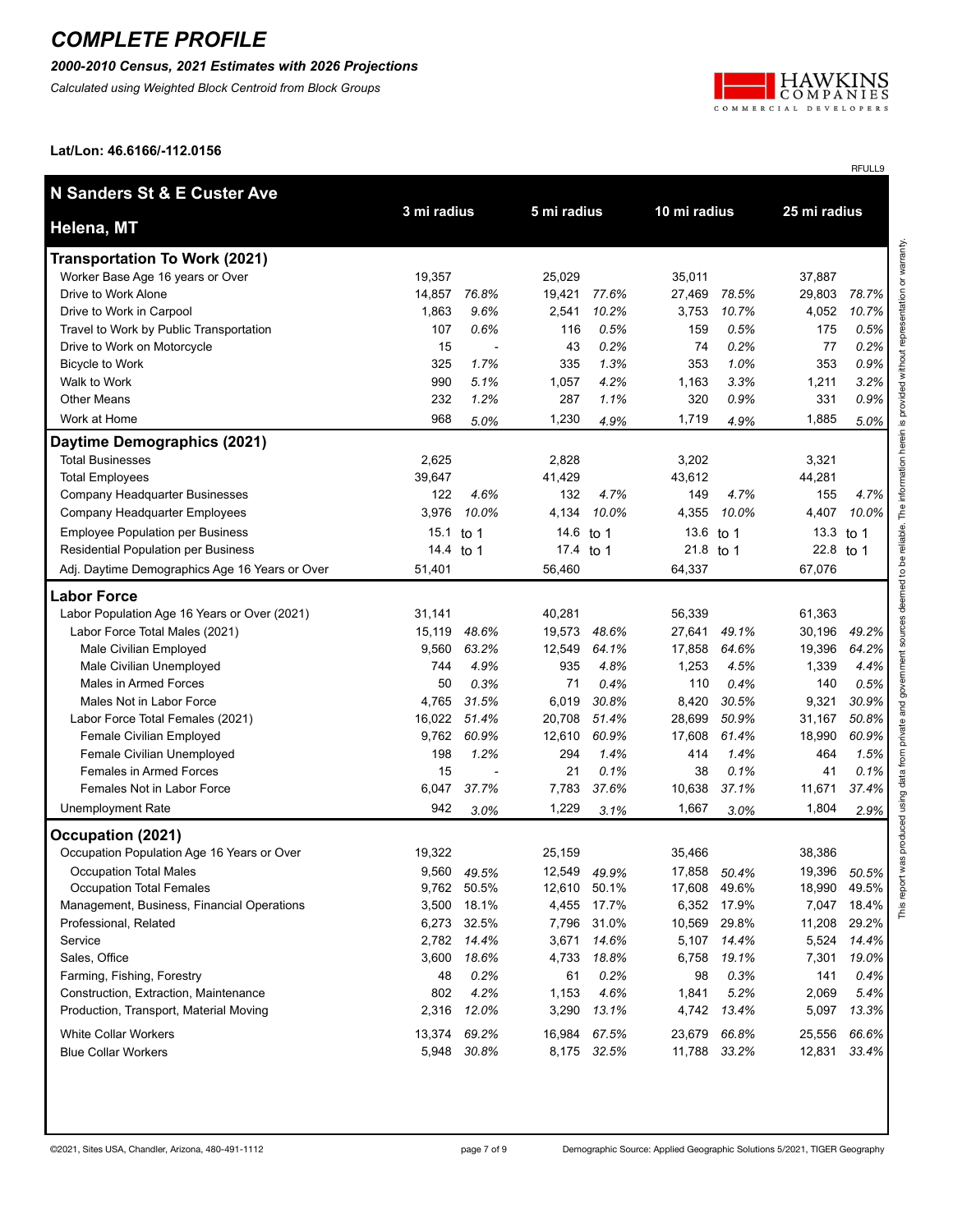#### *2000-2010 Census, 2021 Estimates with 2026 Projections*

*Calculated using Weighted Block Centroid from Block Groups*



RFULL9

**Lat/Lon: 46.6166/-112.0156**

| N Sanders St & E Custer Ave                                              |             |       |              |       |              |       |              |       |
|--------------------------------------------------------------------------|-------------|-------|--------------|-------|--------------|-------|--------------|-------|
| Helena, MT                                                               | 3 mi radius |       | 5 mi radius  |       | 10 mi radius |       | 25 mi radius |       |
| Units In Structure (2021)                                                |             |       |              |       |              |       |              |       |
| <b>Total Units</b>                                                       | 14,680      |       | 18,800       |       | 25,833       |       | 28,144       |       |
| 1 Detached Unit                                                          | 9,644       | 65.7% | 12,621       | 67.1% | 19,032 73.7% |       | 21,108       | 75.0% |
| 1 Attached Unit                                                          | 835         | 5.7%  | 1,097        | 5.8%  | 1,247        | 4.8%  | 1,257        | 4.5%  |
| 2 Units                                                                  | 1,336       | 9.1%  | 1,492        | 7.9%  | 1,596        | 6.2%  | 1,603        | 5.7%  |
| 3 to 4 Units                                                             | 2,105       | 14.3% | 2,345        | 12.5% | 2,777        | 10.7% | 2,833        | 10.1% |
| 5 to 9 Units                                                             | 278         | 1.9%  | 305          | 1.6%  | 314          | 1.2%  | 318          | 1.1%  |
| 10 to 19 Units                                                           | 331         | 2.3%  | 356          | 1.9%  | 368          | 1.4%  | 370          | 1.3%  |
| 20 to 49 Units                                                           | 656         | 4.5%  | 765          | 4.1%  | 791          | 3.1%  | 798          | 2.8%  |
| 50 or More Units                                                         | 475         | 3.2%  | 625          | 3.3%  | 653          | 2.5%  | 657          | 2.3%  |
| Mobile Home or Trailer                                                   | 768         | 5.2%  | 1,409        | 7.5%  | 1,783        | 6.9%  | 1,975        | 7.0%  |
| <b>Other Structure</b>                                                   | 3           |       | 48           | 0.3%  | 62           | 0.2%  | 63           | 0.2%  |
| Homes Built By Year (2021)                                               |             |       |              |       |              |       |              |       |
| Homes Built 2014 or later                                                | 478         | 2.8%  | 719          | 3.3%  | 1,283        | 4.2%  | 1,435        | 4.3%  |
| Homes Built 2010 to 2013                                                 | 483         | 2.8%  | 690          | 3.1%  | 1,143        | 3.8%  | 1,267        | 3.8%  |
| Homes Built 2000 to 2009                                                 | 2,061       | 12.1% | 2,998        | 13.7% | 4,893        | 16.2% | 5,521        | 16.6% |
| Homes Built 1990 to 1999                                                 | 1,412       | 8.3%  | 2,197        | 10.0% | 3,301        | 10.9% | 3,709        | 11.2% |
| Homes Built 1980 to 1989                                                 | 2,342       | 13.7% | 2,821        | 12.9% | 3,795        | 12.6% | 4,095        | 12.3% |
| Homes Built 1970 to 1979                                                 | 3,765       | 22.0% | 4,944        | 22.6% | 6,737        | 22.3% | 7,135        | 21.5% |
| Homes Built 1960 to 1969                                                 | 1,091       | 6.4%  | 1,336        | 6.1%  | 1,528        | 5.1%  | 1,593        | 4.8%  |
| Homes Built 1950 to 1959                                                 | 1,105       | 6.5%  | 1,209        | 5.5%  | 1,337        | 4.4%  | 1,400        | 4.2%  |
| Homes Built 1940 to 1949                                                 | 1,013       | 5.9%  | 1,161        | 5.3%  | 1,325        | 4.4%  | 1,353        | 4.1%  |
| Homes Built Before 1939                                                  | 2,681       | 15.7% | 2,987        | 13.6% | 3,279        | 10.9% | 3,475        | 10.5% |
| Median Age of Homes                                                      | 42.5        | yrs   | 40.2         | yrs   | 37.0         | yrs   | 36.4 yrs     |       |
| Home Values (2021)                                                       |             |       |              |       |              |       |              |       |
| Owner Specified Housing Units                                            | 9,762       |       | 13,201       |       | 19,655       |       | 21,698       |       |
| Home Values \$1,000,000 or More                                          | 75          | 0.8%  | 107          | 0.8%  | 159          | 0.8%  | 178          | 0.8%  |
|                                                                          | 62          | 0.6%  |              | 0.6%  | 159          | 0.8%  | 191          | 0.9%  |
| Home Values \$750,000 to \$999,999<br>Home Values \$500,000 to \$749,999 | 528         | 5.4%  | 83<br>684    | 5.2%  | 1,185        | 6.0%  | 1,434        | 6.6%  |
|                                                                          | 617         | 6.3%  |              | 6.8%  | 1,687        | 8.6%  | 1,954        | 9.0%  |
| Home Values \$400,000 to \$499,999<br>Home Values \$300,000 to \$399,999 | 1,711       | 17.5% | 896<br>2,265 | 17.2% | 3,724        | 18.9% |              | 19.1% |
|                                                                          |             |       |              |       |              |       | 4,141        |       |
| Home Values \$250,000 to \$299,999                                       | 1,779       | 18.2% | 2,285        | 17.3% | 3,185        | 16.2% | 3,504        | 16.1% |
| Home Values \$200,000 to \$249,999                                       | 2,167       | 22.2% | 2,844        | 21.5% | 3,983        | 20.3% | 4,281        | 19.7% |
| Home Values \$175,000 to \$199,999                                       | 791         | 8.1%  | 1,080        | 8.2%  | 1,617        | 8.2%  | 1,717        | 7.9%  |
| Home Values \$150,000 to \$174,999                                       | 725         | 7.4%  | 900          | 6.8%  | 1,358        | 6.9%  | 1,468        | 6.8%  |
| Home Values \$125,000 to \$149,999                                       | 295         | 3.0%  | 346          | 2.6%  | 436          | 2.2%  | 465          | 2.1%  |
| Home Values \$100,000 to \$124,999                                       | 255         | 2.6%  | 406          | 3.1%  | 576          | 2.9%  | 638          | 2.9%  |
| Home Values \$90,000 to \$99,999                                         | 40          | 0.4%  | 84           | 0.6%  | 108          | 0.6%  | 114          | 0.5%  |
| Home Values \$80,000 to \$89,999                                         | 41          | 0.4%  | 60           | 0.5%  | 82           | 0.4%  | 107          | 0.5%  |
| Home Values \$70,000 to \$79,999                                         | 64          | 0.7%  | 105          | 0.8%  | 140          | 0.7%  | 153          | 0.7%  |
| Home Values \$60,000 to \$69,999                                         | 36          | 0.4%  | 58           | 0.4%  | 85           | 0.4%  | 94           | 0.4%  |
| Home Values \$50,000 to \$59,999                                         | 97          | 1.0%  | 159          | 1.2%  | 167          | 0.9%  | 179          | 0.8%  |
| Home Values \$35,000 to \$49,999                                         | 77          | 0.8%  | 156          | 1.2%  | 168          | 0.9%  | 205          | 0.9%  |
| Home Values \$25,000 to \$34,999                                         | 54          | 0.6%  | 133          | 1.0%  | 158          | 0.8%  | 159          | 0.7%  |
| Home Values \$10,000 to \$24,999                                         | 216         | 2.2%  | 363          | 2.8%  | 439          | 2.2%  | 454          | 2.1%  |
| Home Values Under \$10,000                                               | 131         | 1.3%  | 185          | 1.4%  | 238          | 1.2%  | 262          | 1.2%  |
| Owner-Occupied Median Home Value                                         | \$252,701   |       | \$248,957    |       | \$262,238    |       | \$265,374    |       |
| Renter-Occupied Median Rent                                              | \$763       |       | \$766        |       | \$775        |       | \$774        |       |

©2021, Sites USA, Chandler, Arizona, 480-491-1112 page 8 of 9 Demographic Source: Applied Geographic Solutions 5/2021, TIGER Geography